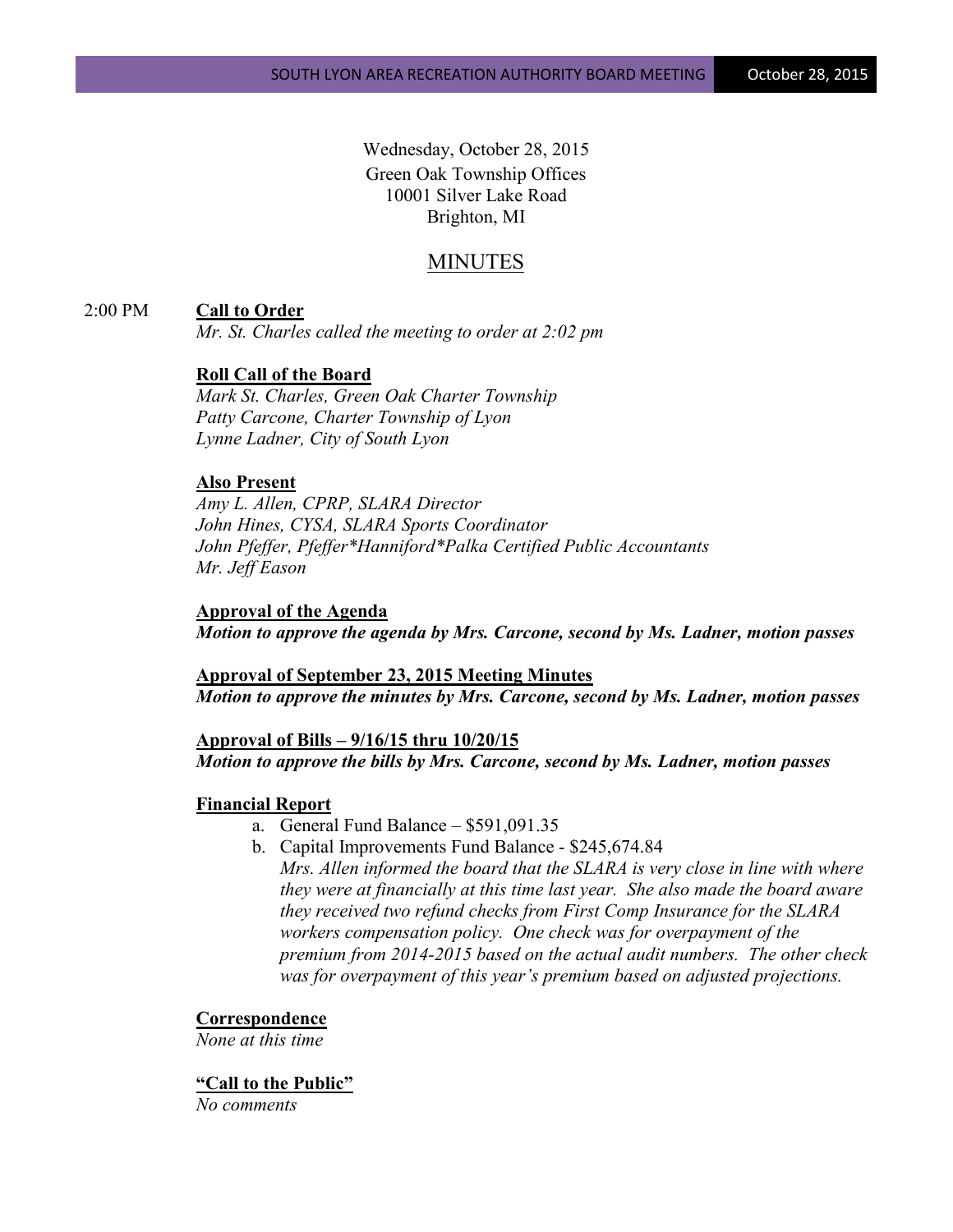### **I) Old Business**

#### **1. SLARA Office Updates/Upcoming Events**

- **a. Candy Cane Hunt – Saturday, December 5th**
- **b. CPRP Certification – MMRMA Grant Received**

*Mrs. Allen made the board aware that a grant was received in the amount of \$195 from the MMRMA. This grant covers 75% of the cost of the CPRP Certification for Mrs. Allen. She submitted the forms in June of 2015 after completing and passing the CPRP exam.* 

### **2. SLARA Bookkeeper Position Update**

*Mr. St. Charles and Mrs. Carcone updated Ms. Ladner about the interview done with Mrs. Pierce in regards to the Bookkeeper position. The board felt that Mrs. Pierce was qualified for the position and would be a good fit for the SLARA office.* 

### *Motion by Mrs. Carcone to direct the Chairperson, Mr. St. Charles, to contact Mrs. Pierce to offer her the position of Bookkeeper as a third party contractor at the rate of \$22 per hour. 2nd by Ms. Ladner, motion passes.*

*Mr. St. Charles will contact Mrs. Pierce and offer her the position right away. He will tell her that the board would like her to start as soon as possible. Mrs. Allen asked the board to clarify how the contractor would be paid. The board will request that Mrs. Pierce invoice the SLARA for services either weekly, bi-weekly or monthly. Mrs. Pierce had informed the board that her preference is to work one day a week with Thursday being the preferred day.*

*Mr. St. Charles said he will get a 3rd party agreement together and send to John Pfeffer for approval. He will then forward this to Mrs. Allen to present to Mrs. Pierce.*

### **3. SLARA Banking Options Update**

*Mrs. Allen presented the board with information that she had collected from both Flagstar Bank and Comerica in regards to checking and savings account rates. In comparing the two options, Mrs. Allen made a recommendation to the board that the SLARA opens a savings account with Flagstar Bank and deposits the rollover funds from the last fiscal year (2014-2015) to be determined by the audit presentation into that savings account. Mrs. Allen also recommended that the SLARA not change banks for checking account purposes.*

*Mrs. Carcone recommended that we look into CD rates at Flagstar too. Mrs. Allen made the board aware that those rates were included in the board packets in the proposal from Flagstar. It was determined that a motion in regards to the accounts would be made after the audit presentation so that the board has actual amounts from the fiscal year to use in making those motions.*

### **4. Member Updates**

*South Lyon – has been updating their park/field use policies and procedures and will possibly be adding in a reservation fee.*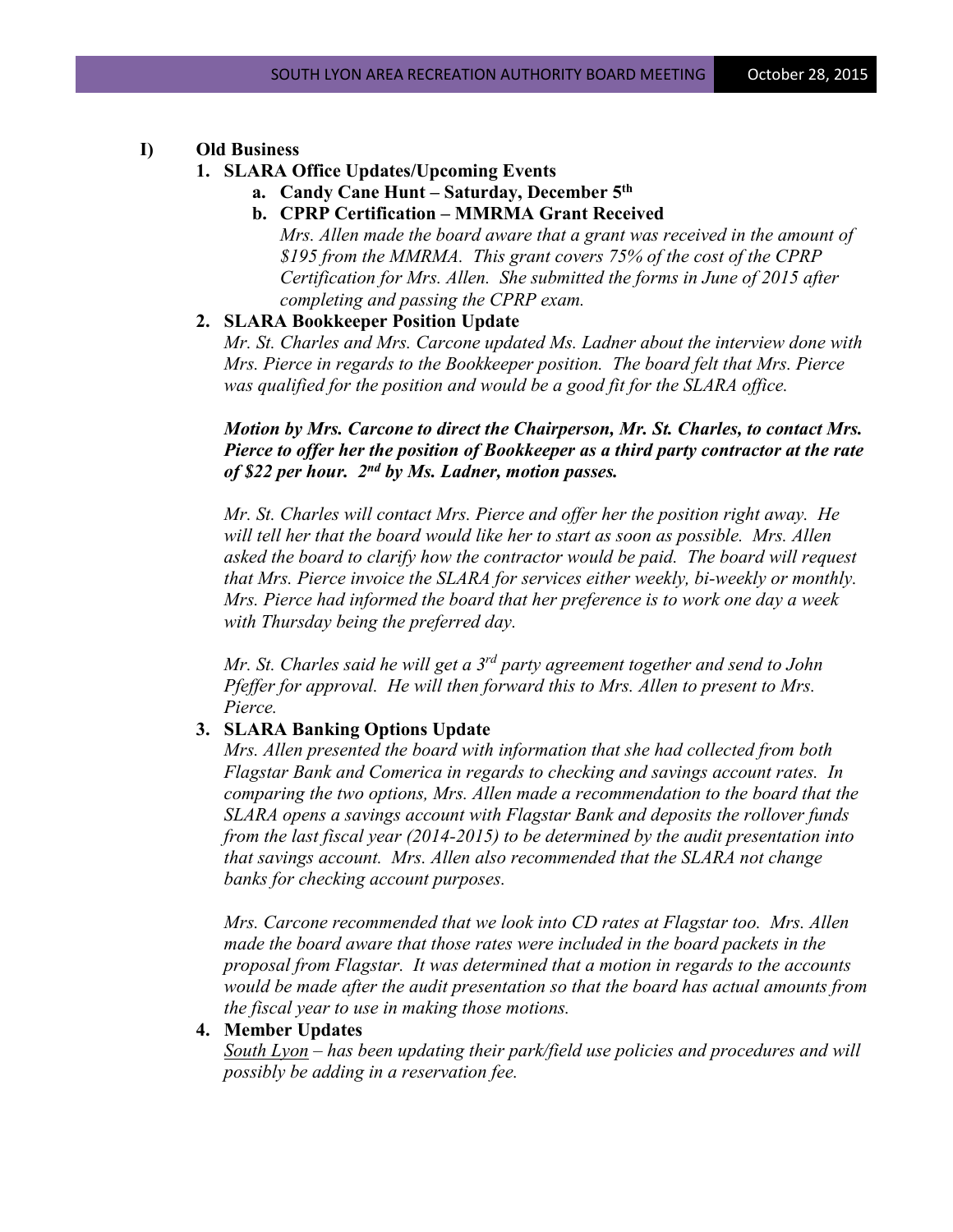*Lyon Township – recently met with the water authority to discuss cost to bring Detroit water to Lyon Township.*

*Green Oak – Green Oak will be creating their own Parks and Recreation Master Plan. In the past they have utilized the SELCRA Master Plan. However, since the longevity of the SELCRA organization has been in discussion lately, Green Oak has decided it was time for them to create their own plan to work from. This is especially important since they are beginning to submit grants to the DNR for park land and trails. There will be a Community Engagement Meeting on Monday, November 9th from 7:00 – 9:00 pm at Green Oak Township Hall where the public can give their input.*

#### **II) New Business**

#### **1. Audit – Pfeffer \* Hanniford \* Palka Report**

*Mr. Pfeffer presented the SLARA 2014-2015 audit to the board. He shared with the board that he has been impressed with the SLARA office and how well they have been handling the financials and programs in the past few years. He enjoys working with the SLARA.*

*Motion by Mrs. Carcone to accept and approve the 2014-2015 SLARA Audit as presented by Pfeffer, Hanniford & Palka.* 

*Ms. Ladner seconds the motion, motion passes.*

### *2.* **Recommendation to transfer funds from General Account to Capital Improvements Fund.**

*Motion by Mr. St. Charles to move the entire balance of the Capital Improvements Fund currently held at Comerica over to Flagstar Bank into a Savings MAX account which is currently at a rate of .45%. The total amount to transfer will be \$245,674.84. 2nd by Mrs. Carcone, motion passes.*

*Motion by Mr. St. Charles to withdraw \$145,000 out of the general fund at Comerica Bank and open a cd at Flagstar not to exceed 17 months. 2nd by Ms. Ladner, motion passes.*

#### **3. Aquatics Part Time Incentive Pay Discussion**

*Mrs. Allen shared with the board that the Aquatics Coordinator, Mrs. Fitzpatrick, has asked for help in ideas for retaining staff. Mrs. Allen has met with her and discussed options. They researched via the MRPA and NRPA websites, online information and reached out to other departments to see what they do to retain staff. The idea that Mrs. Fitzpatrick likes the best is the idea of doing a "performance" pay.* 

*Performance pay entails giving an end of season "bonus" of sorts to employees with perfect attendance, outstanding performance and other positive reviews. A point system would be created designating what would qualify as positive points and what*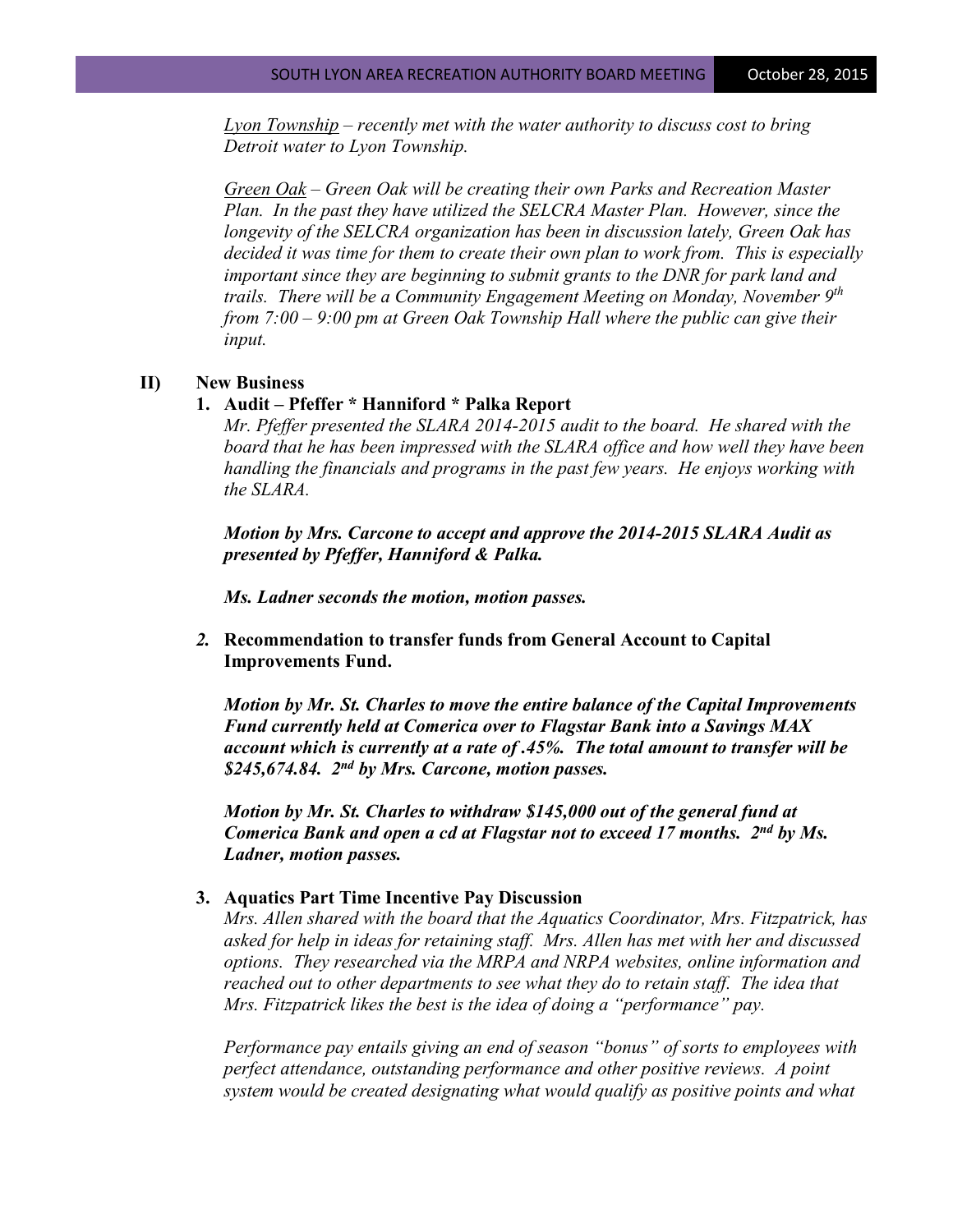*would qualify as negative points. Examples of positive points would include covering a co-workers shift, being on time, not requesting days off, etc… Examples of negative points would include things like arriving late to work, calling in without 24 hour notice, etc… At the end of the season the points would be totaled up. If a certain point value is reached you would give that staff member a "bonus". A specific amount is designated beforehand (for example \$.25/hr). For each hour that the staff member worked during the season, they would receive a check at the end of the session at the rate of .25 x total hours.*

*The board advised Mrs. Allen to discuss more options with Mrs. Fitzpatrick. They would like to see the current staff surveyed to determine what types of incentives they would like to see. Mrs. Allen will research some more options to present to the board at the next meeting.*

## **4. 7th & 8th Grade Volleyball Discussion**

*Mr. Eason attended the meeting so he could express his concern with the SLARA in regards to how teams are created in the volleyball league. His daughter has enrolled and this is her first time playing in an organized sport. After attending the first practice, Mr. Eason was very concerned with the skill level discrepancy between the teams. The other team practicing at the same time as his daughter's team seemed to be much more advanced. Mr. Eason expressed concern that teams were being "stacked" and that this was unfair to players. He feels his daughter's team will not have any chance at winning any matches this season. Mr. Eason contacted Mr. Hines and Mrs. Allen both to discuss this issue. He was told that that SLARA takes requests from parents in regard to scheduling and carpooling. Some parents cannot get kids to practice on certain nights due to conflicts. The SLARA advises parents that they do their best to honor requests, but does not guarantee requests can be honored.* 

*Mr. Eason felt that requests should not be taken from parents, that the teams should be comprised only by random draw. Mr. Hines and Mrs. Allen explained that the SLARA had tried doing that before and many parents complained. Numbers for the program dropped significantly. When registering the SLARA is not able to tell parents what nights their kids will be practicing on because it depends on the number of kids enrolled, how many gyms are needed and how many sites are available to schedule. When schedules come out, parents may notice their kids are scheduled to practice on a night where the child has a previous commitment. When this happens, parents contact our office to request changes. We do our best to honor those requests. If we were to do a completely random draw for teams, parents would have to keep the entire week open from other activities for their kids. This creates many problems for parents. The SLARA understands that some of these requests given may be for the sole purpose of having kids play with specific friends, however the SLARA has no way to confirm the information that parents are giving at the time of the request. We rely on parents to be honest with requests. Mr. Hines and Mrs. Allen feel that more people would lose out on the opportunity to play with a random draw than would benefit from it.*